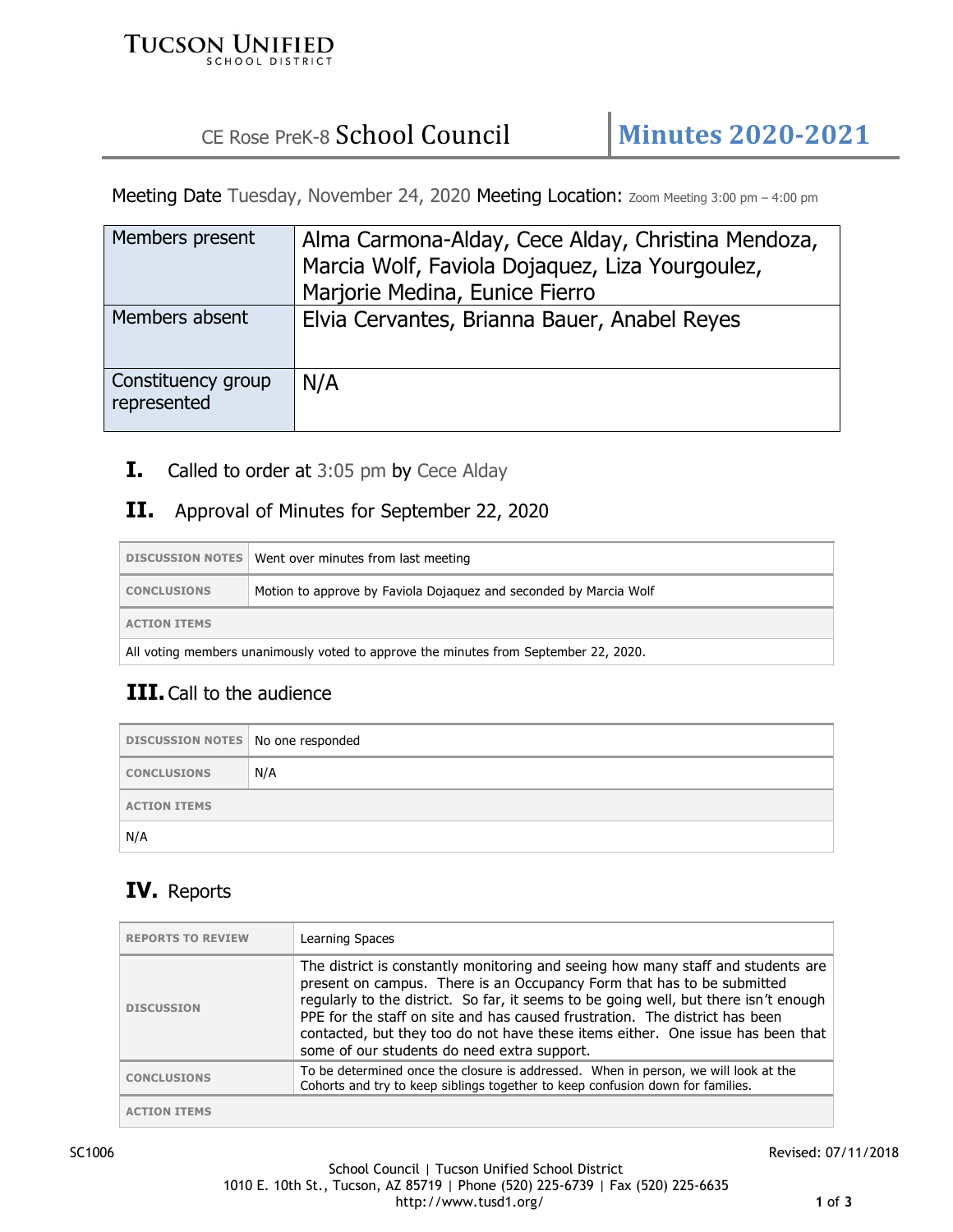

| <b>REPORTS TO REVIEW</b> | 3rd Quarter                                                                                                                                                                                                                                                                                                                                                                                                                                                                                                 |
|--------------------------|-------------------------------------------------------------------------------------------------------------------------------------------------------------------------------------------------------------------------------------------------------------------------------------------------------------------------------------------------------------------------------------------------------------------------------------------------------------------------------------------------------------|
| <b>DISCUSSION</b>        | The district hasn't given us any information yet, as to whether or not we will be<br>able to come back in person in January. With the current trends in COVID<br>cases, we might have to be remote for the remainder of the year. Because of<br>the back and forth about whether we will be in person or not has caused a lot of<br>frustration. Our teachers have voiced their concerns and they have also<br>mentioned burnout with students not having cameras on, participating, or<br>turning in work. |
| <b>CONCLUSIONS</b>       | Will update staff as soon as the district relays any new information pertaining to how to<br>proceed for the next semester (remote or in person).                                                                                                                                                                                                                                                                                                                                                           |
| <b>ACTION ITEMS</b>      |                                                                                                                                                                                                                                                                                                                                                                                                                                                                                                             |

## **V.** Action Items

| <b>ITEM TITLE</b>                                                                                              | Folding tables for atriums $-16$ tables, amount \$4412.23                                 |
|----------------------------------------------------------------------------------------------------------------|-------------------------------------------------------------------------------------------|
| <b>DISCUSSION</b><br><b>NOTES</b>                                                                              | Motion to table this item until next meeting by Eunice Fierro and seconded by Cece Alday. |
| <b>ACTION ITEMS</b>                                                                                            |                                                                                           |
| All voting members unanimously approved the motion to table this item until we can get more quotes and receive |                                                                                           |

information regarding returning to in person learning.

| <b>ITEM TITLE</b>                                                                                                                            | 42 Writing Strategies Resource Books, amount \$2168.57 using undesignated tax credit monies                                                                                           |
|----------------------------------------------------------------------------------------------------------------------------------------------|---------------------------------------------------------------------------------------------------------------------------------------------------------------------------------------|
| <b>DISCUSSION</b><br><b>NOTES</b>                                                                                                            | This resource book can be used for all grade levels. It helps guide our students in the writing<br>process and also has samples students can utilize to help quide their own writing. |
| ACTION ITEMS: Motion to approve the purchase of 42 Writing Strategies Resource Book by Christina Mendoza and<br>seconded by Marjorie Medina. |                                                                                                                                                                                       |
|                                                                                                                                              |                                                                                                                                                                                       |

All voting members unanimously approved the purchase of this resource book using undesignated tax credit money.

| <b>ITEM TITLE</b>                                                                                              | Elementary Student Planners total \$1374.03                                                                                                                                                          |
|----------------------------------------------------------------------------------------------------------------|------------------------------------------------------------------------------------------------------------------------------------------------------------------------------------------------------|
| <b>DISCUSSION</b><br><b>NOTES</b>                                                                              | The planners have been helpful in keeping students accountable for work to be completed. It has<br>also been helpful so parents also know what is due. Planners will also be purchased for teachers. |
| ACTION ITEMS: Motion to approve the purchase of Elementary Student Planners by Liza Yourgoulez and seconded by |                                                                                                                                                                                                      |

Marcia Wolf.

All voting members unanimously approved the motion purchase Elementary Student Planners in the amount of \$1374.03 using undesignated tax credit money.

| <b>ITEM TITLE</b>                                                                                                                                               | Middle School Student Planners, amount \$987.92                                                                                                                                                      |
|-----------------------------------------------------------------------------------------------------------------------------------------------------------------|------------------------------------------------------------------------------------------------------------------------------------------------------------------------------------------------------|
| <b>DISCUSSION</b><br><b>NOTES</b>                                                                                                                               | The planners have been helpful in keeping students accountable for work to be completed. It has<br>also been helpful so parents also know what is due. Planners will also be purchased for teachers. |
| ACTION ITEMS: Motion to approve the purchase Middle School Student Planners by Alma Carmona-Alday and seconded<br>by Marcia Wolf.                               |                                                                                                                                                                                                      |
| All voting members unanimously approved the motion purchase of Middle School Student Planners in the amount of<br>\$987.92 using undesignated tax credit money. |                                                                                                                                                                                                      |